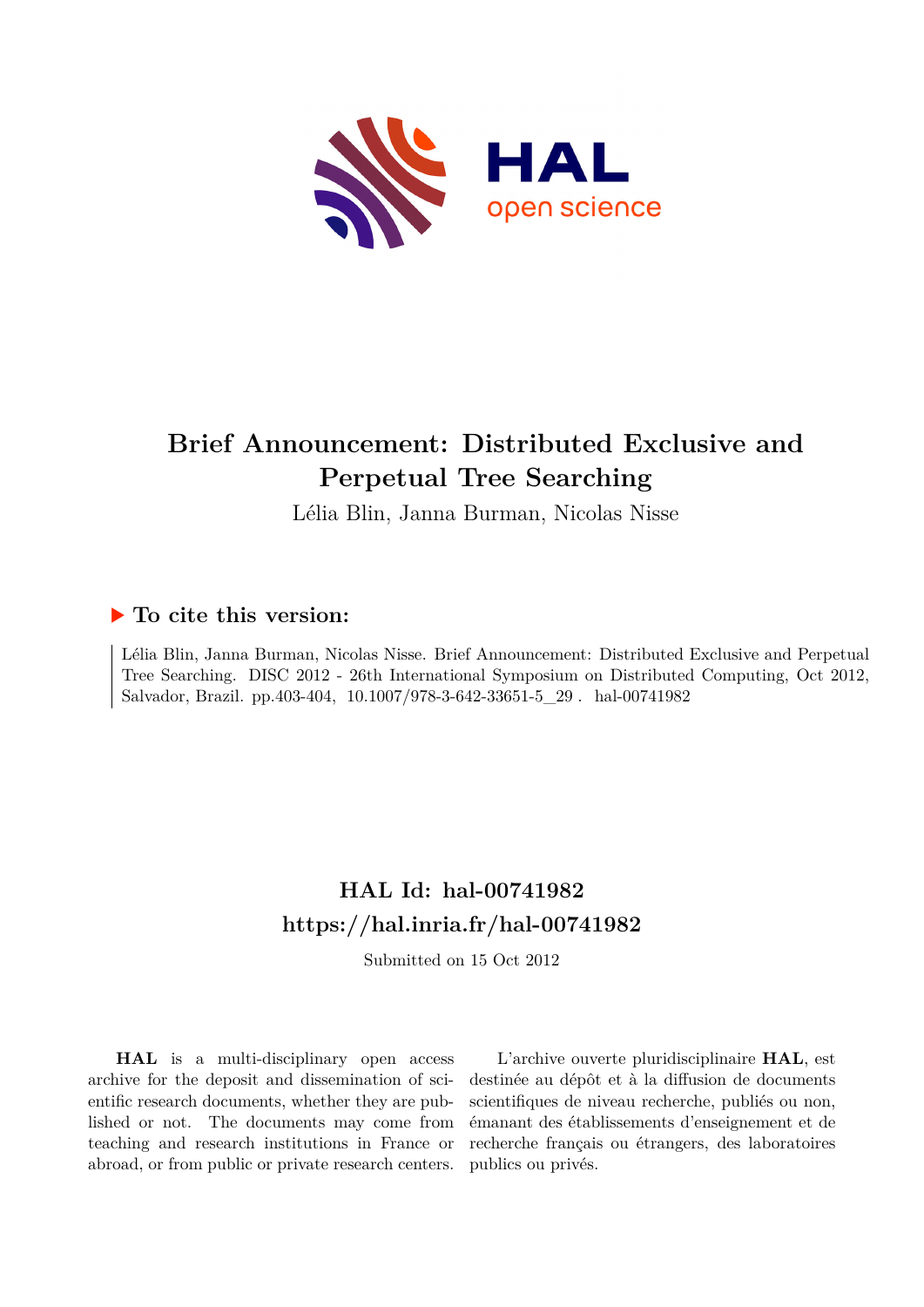### **Brief Announcement: Distributed Exclusive and Perpetual Tree Searching***<sup>⋆</sup>*

Lélia Blin<sup>1</sup><sup>\*\*</sup>, Janna Burman<sup>2</sup>, and Nicolas Nisse<sup>3\*\*\*</sup>

<sup>1</sup> Univ. d'Evry Val d'Essone, et LIP6, Univ. Pierre et Marie Curie, Paris, France <sup>2</sup> Grand Large, INRIA, LRI, Orsay, France <sup>3</sup> MASCOTTE, INRIA, I3S(CNRS/UNS), Sophia Antipolis, France

**Abstract.** We tackle a version of the well known *graph searching* problem where a team of robots aims at capturing an intruder in a graph. The robots and the intruder move between the graph nodes. The intruder is invisible, arbitrary fast, and omniscient. It is caught whenever it stands on a node occupied by a robot, and cannot escape to a neighboring node. We study graph searching in the CORDA model of mobile computing: robots are asynchronous and perform cycles of *Look-Compute-Move* actions. Moreover, motivated by physical constraints and similarly to some previous works, we assume the *exclusivity* property, stating that no two or more robots can occupy the same node at the same time. In addition, we assume that the network and the robots are anonymous. Finally, robots are *oblivious*, i.e., each robot performs its move actions based only on its current "vision" of the positions of the other robots. Our objective is to characterize, for a graph *G*, a set of integers such that for every integer *k* in the set, *perpetual* graph searching can be achieved by a team of *k* robots starting from *any k* distinct nodes in *G*. One of our main results is a full characterization of this set, for any asymmetric tree. Towards providing a characterization for all trees, including trees with non-trivial automorphisms, we have also provided a set of positive and negative results, including a full characterization for any line. All our positive results are based on the design of graph searching algorithms.

#### **1. Introduction**

This BA announces a work that aims at understanding the algorithmic power and limitation of computing with autonomous mobile robots. The literature dealing with this objective has considered different kinds of coordination tasks, including pattern formation, robot gathering, and graph exploration. Each of these tasks involves complex coordination protocols for the robots, whose complexity depends on the capabilities of the robots in terms of perception of their environment, individual computational power, and communication. The CORDA model has been introduced for capturing the essence of mobile computing. It focusses on the asynchronous nature of the actions performed by the robots, and on the limitations caused by the absence of communication between them.

*<sup>⋆</sup>* Based on: L. Blin, J. Burman, and N. Nisse: Perpetual Graph Searching, Research Report INRIA-RR-7897, Sophia-Antipolis, France, Feb. 2012.

*<sup>⋆⋆</sup>* Additional support from the ANR project "SHAMAN".

*<sup>⋆ ⋆ ⋆</sup>* Partially supported by FP7 STREP EULER (N.N.)